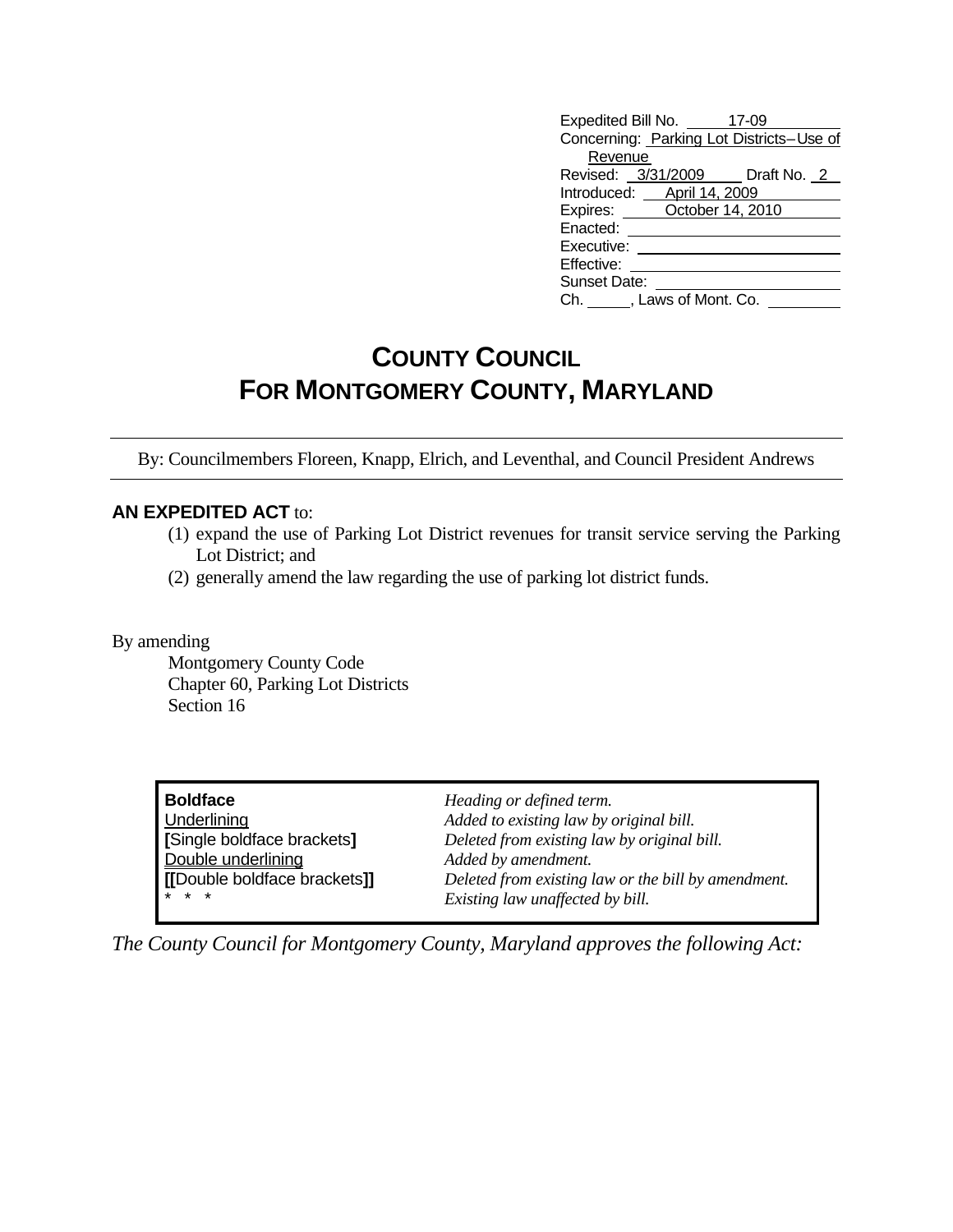## 1 **Sec. 1. Section 60-16 is amended as follows:** 2 **60-16. Purpose of parking lot funds.**  3  $*$  \* \* \* 4 (c) (1) Notwithstanding the limitations in subsection (a) or (b) or any 5 other provision of this Chapter, the County Council may 6 transfer revenue from parking fees to: 7 (A) the fund of any urban district from which the fees are 8 collected, as limited by Section 68A-4(a)(2) 9 (B) fund activities of the Department of Transportation to 10 implement transportation system management under 11 **[**Section 42A-13 and**]** Section 42A-23. Parking fee 12 revenue transferred to fund activities in a transportation 13 system management district must not exceed parking fees 14 collected in that transportation system management 15 district; **[**and**]**  16 (C) fund activities of the Department of Transportation in a 17 parking lot district, other than any parking lot district 18 where a transportation system management district is 19 operating, to: 20 (i) promote, develop, and implement transit and 21 ridesharing incentive programs; and 22 (ii) establish cooperative County and private sector 23 programs to increase ridesharing and transit 24 usage**[**.**]**; and 25 (D) fund bus service provided by the Department of 26 Transportation that directly serves a parking lot district.